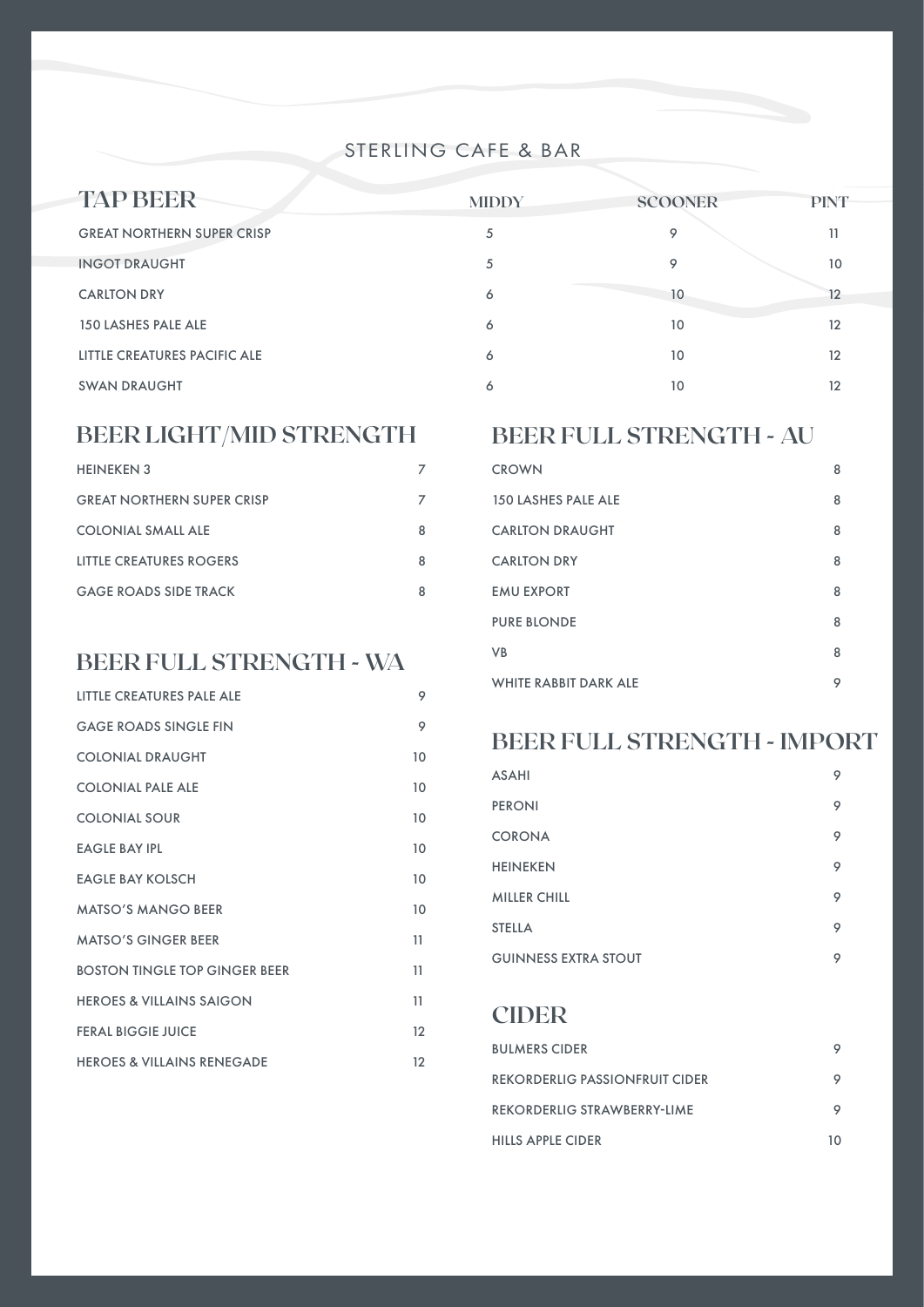#### STERLING CAFE & BAR

# **PRE-MIX DRINKS**

| <b>JIM BEAM &amp; COLA</b>          | 13 |
|-------------------------------------|----|
| <b>JACK DANIELS &amp; COLA</b>      | 13 |
| <b>CANADIAN CLUB &amp; DRY</b>      | 13 |
| <b>JOHNNY WALKER &amp; COLA</b>     | 13 |
| <b>GORDON'S PINK GIN &amp; SODA</b> | 13 |
| SMIRNOFF PURE LIME & SODA           | 13 |
| <b>BUNDABERG &amp; COLA</b>         | 13 |

# **NON-ALCOHOLIC**

| COKE - ZERO, SPRITE, LIFT, FANTA            | 4   |
|---------------------------------------------|-----|
| <b>LEMON LIME BITTERS</b>                   | 4.5 |
| <b>GINGER BEER</b>                          | 5   |
| <b>JUICE - ORANGE, PINEAPPLE, CRANBERRY</b> | 3.5 |

# **MOCKTAILS**

| <b>BERRY SPRITZ</b><br>Mixed berries, grenadine, soda, sprite                              | 8 |
|--------------------------------------------------------------------------------------------|---|
| <b>ESPRESSO SANS "TINI"</b><br>Espresso, sugar syrup, milk                                 | 8 |
| <b>IT'S A SPARKLING SUNRISE</b><br>Orange juice, grenadine, sprite                         | 8 |
| NO-JI-TO<br>Mint, lime, soda                                                               | 8 |
| <b>LYCHEE NO-JI-TO</b><br>Lychee, mint, lime, soda                                         | 8 |
| <b>SHIRLEY TEMPLE</b><br>Lime, lemon, grenadine, ginger ale                                | 8 |
| STRAWBERRY & LYCHEE FIZZ<br>Strawberry, lime, lychee, mint, soda, sprite                   | 8 |
| <b>TAKE ME TO THE TROPICS</b><br>Orange juice, apple juice, lemon juice, grenadine, sprite | 8 |
| <b>ULIATURD</b>                                                                            |   |

## **WATER**

| <b>600ML MT FRANKLIN STILL</b> | 4 |
|--------------------------------|---|
| 750ML MT OSSO STILL            | 8 |
| 330ML MT FRANKLIN SPARKLING    |   |
| 750ML MT FRANKLIN SPARKLING    | 8 |

# **COCKTAILS**

| <b>MOJITO</b>                                                                      | 18 |
|------------------------------------------------------------------------------------|----|
| Bacardi, mint, lime, soda                                                          |    |
| <b>LYCHEE MOJITO</b><br>Bacardi, lychee liqueur, mint, lime, soda water            | 18 |
| <b>SPICED MOJITO</b><br>Spiced Rum, mint, lime, soda                               | 18 |
| <b>CUBA LIBRE</b><br>Havana dark rum, lime, Coke                                   | 18 |
| <b>SCREWDRIVER</b><br>Vodka, orange juice, orange zest                             | 18 |
| <b>ESPRESSO MARTINI</b><br>Vodka, Kahlua, espresso, vanilla                        | 18 |
| <b>FRUIT TINGLE</b><br>Vodka, blue curacao, lemonade, grenadine                    | 18 |
| <b>COSMOPOLITAN</b><br>Vodka, Cointreau, lime, cranberry juice                     | 18 |
| <b>BLACK RUSSIAN</b><br>Vodka, Kahlua, Coke                                        | 18 |
| <b>WHITE RUSSIAN</b><br>Vodka, Kahlua, milk                                        | 18 |
| <b>JAPANESE SLIPPER</b><br>Midori, Cointreau, lemon juice                          | 18 |
| <b>MARGARITA</b><br>Tequila, Cointreau, lemon juice                                | 18 |
| <b>TOM COLLINS</b><br>Gin, lemon juice, soda                                       | 18 |
| <b>NEGRONI</b><br>Gin, vermouth, Campari                                           | 18 |
| <b>APEROL SPRITZ</b><br>Aperol, sparkling wine, soda                               | 18 |
| <b>MARTINI</b><br>Choice of vodka or gin, vermouth   Shaken or stirred             | 18 |
| <b>BAILEY'S MARTINI</b><br>Vodka, Baileys                                          | 18 |
| <b>LYCHEE MARTINI</b><br>Vodka, lychee liquor                                      | 18 |
| <b>MIDORI SPLICE</b><br>Midori, Malibu, pineapple juice, cream                     | 18 |
| <b>TEQUILA SUNRISE</b><br>Tequila, lime, orange juice, grenadine                   | 18 |
| <b>AMARETTO SOUR</b><br>Amaretto, lemon juice, egg white                           | 18 |
| LONG ISLAND ICED TEA<br>Gin, Vodka, Tequila, Bacardi, Cointreau, lime, juice, Coke | 20 |